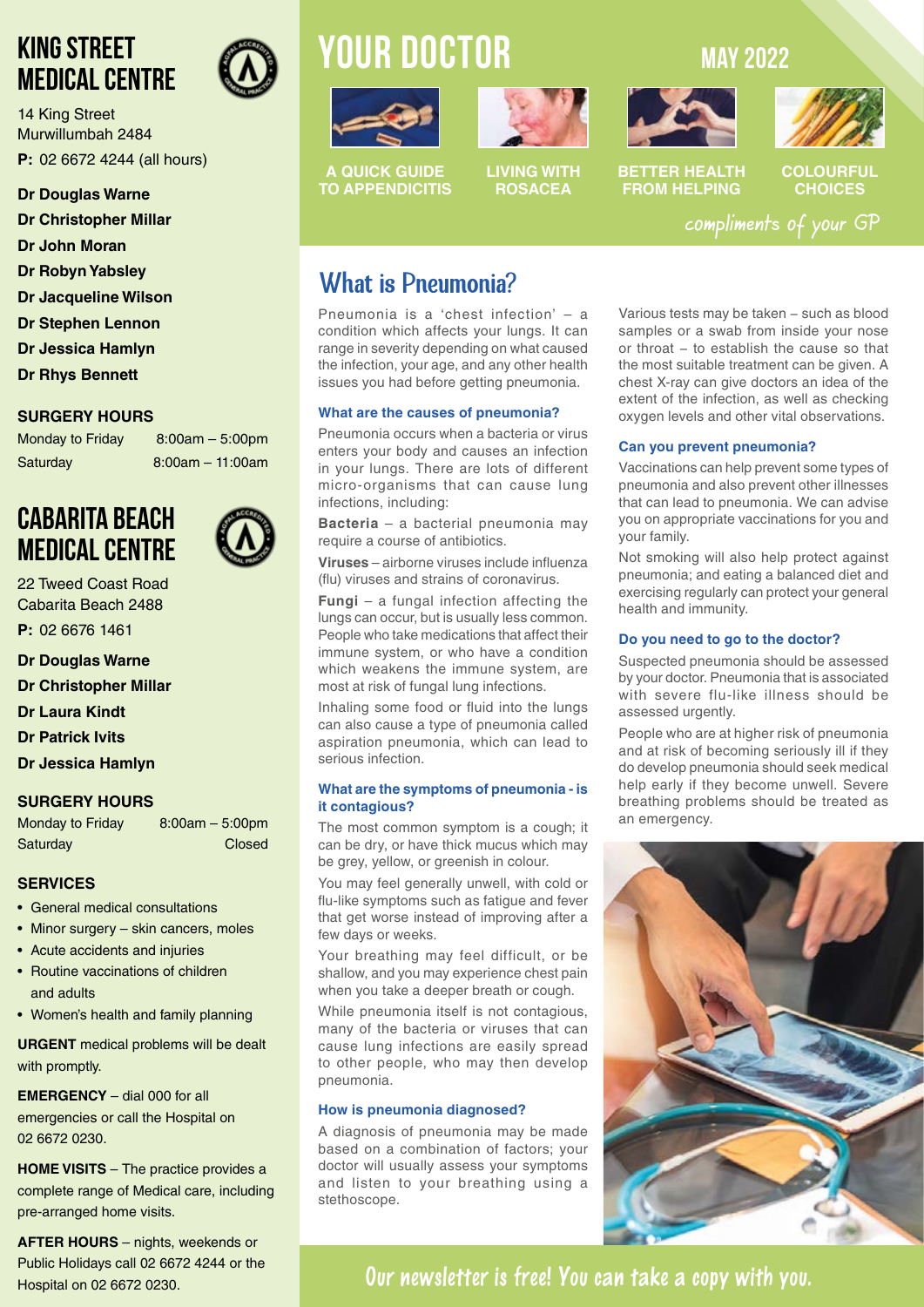# **WORD SEARCH**

WP Z K P L VO L UN T E ER T HS F X KHCO Z J PPFOXBGUUFVRT I UHAN L SYG J A E E E L TMYGM LWY I GGF V E L HMN B N I N L R K A LWHU Y S X B UN F GN F E P D V V N E E I F SMMWY H F G B E U C YM Y S V X V CORWT X S P V I T AM I N S F OW I C X A V EQMGOOE I J BWZ Z X P KDB T T H CECVGMUY BNRU L RAOY A B T I FMC V I RWD E T E T R I PMD AOP AOCR B F K XWM B U O T C N AW T WWU B M U I A C A E N OKDQ I UP A A PNM I N LWXDRDXWE S CE ED J F PWB I A T CS XUNA AN L K EH WFWGGH J O L L F H I DQ E S B T N J T A D L R K C A G U S R E K Q O P P R B R Q E B T X K B NU VGS U F S N SOP XOUN A B S EWR AKC L I MAOOK I SAES I OVAUUY J I QBV I NTGPOCKUZA L I D I FPREGP BACTER I APSPCSTSDAAM I SBH FMRVVCTCCR I ESCZ VD I NUVVCP NMXOV I GEX Z AEE L I UNMF TRGK F RNYC LUNGSPRFOCARROTSST LQ N B T J W J E S Q T N A X T R I I MWQ I B D N C V NWX N E L S I UH B DHWB L OOD L E T CARBOHYDRATESBOOK FRMZGE

### Carrots - a colourful choice for good health

It won't come as a surprise to anyone that carrots are a nutritious and tasty addition to a healthy diet. What you may not know is that they come in a variety of colours which **re beneficial to our health.** 

> They are high in essential nutrients including healthy carbohydrates, fibre, antioxidants, and a great range of vitamins and minerals.

### **Fibre**

Carrots contain soluble fibre, which helps lower cholesterol levels and the risk of heart disease. Carrots also have insoluble fibre, the kind that passes through the bowel relatively unchanged, improving your gut health.

### **Carbohydrates**

Carrots are sweet, but they're actually a healthy source of a combination of types of carbohydrate. They have a low glycaemic index (GI); meaning that they help your body use energy from food in a slow, steady way, preventing blood sugar spikes. This means that they're a good choice for diabetics.

Low GI foods can also help you feel fuller for longer, which is helpful for people trying to lose weight or prevent weight gain.

### **Antioxidants**

Carrots are not just orange, they come in red, purple and yellow; and the compounds which give them their bright colours are a type of antioxidant called carotenoids. Antioxidants are nutrients found in vegetables and fruit that help your body remove harmful free radicals — unstable molecules. If too many free radicals accumulate in your body they can cause cell damage, which can lead to problems like cancer and heart disease.

ABDOMEN ANTIOXIDANTS **APPENDICITIS BACTERIA** BLOOD **BOWEL CARBOHYDRATES CARROTS COUGH** DIABETES **ENFRGY EYES** FIBRE FRUIT FUNGI **HEART INFECTION** LUNGS PAIN **PERITONITIS** PNEUMONIA POTASSIUM **PUS** ROSACEA **SKIN STRESS** VEGETABLES VIRUS VITAMINS VOLUNTEER

**Can carrots make you see in the dark?**

Not really, but they're a great source of vitamin A, which can help support healthy eyesight.

### **Vitamins and minerals**

Carrots are high in:

**Potassium** – this mineral helps your nerves, muscles and heart to function, and helps reduce your risk of high blood pressure.

**Vitamin K** – vitamin K is essential for clotting, and also helps build and maintain healthy bones.

**Vitamin B6** – this vitamin helps your body convert carbohydrates into energy, helping you feel alert and ready for anything!

**Vitamin A** – carrots are well-known for their vitamin A content, essential for your eye health, immune function and the growth of healthy tissues in your body.

Carrots are an easy addition to the diet as they can be eaten raw or cooked, added to salads, soups, stews, or just by themselves. For those with a sweet tooth, a rich, moist carrot cake is a delicious occasional treat, although it's probably not the healthiest way to get carrots into your diet!

*\* Carrots are generally considered safe to eat, but some people can have an allergic reaction to them.*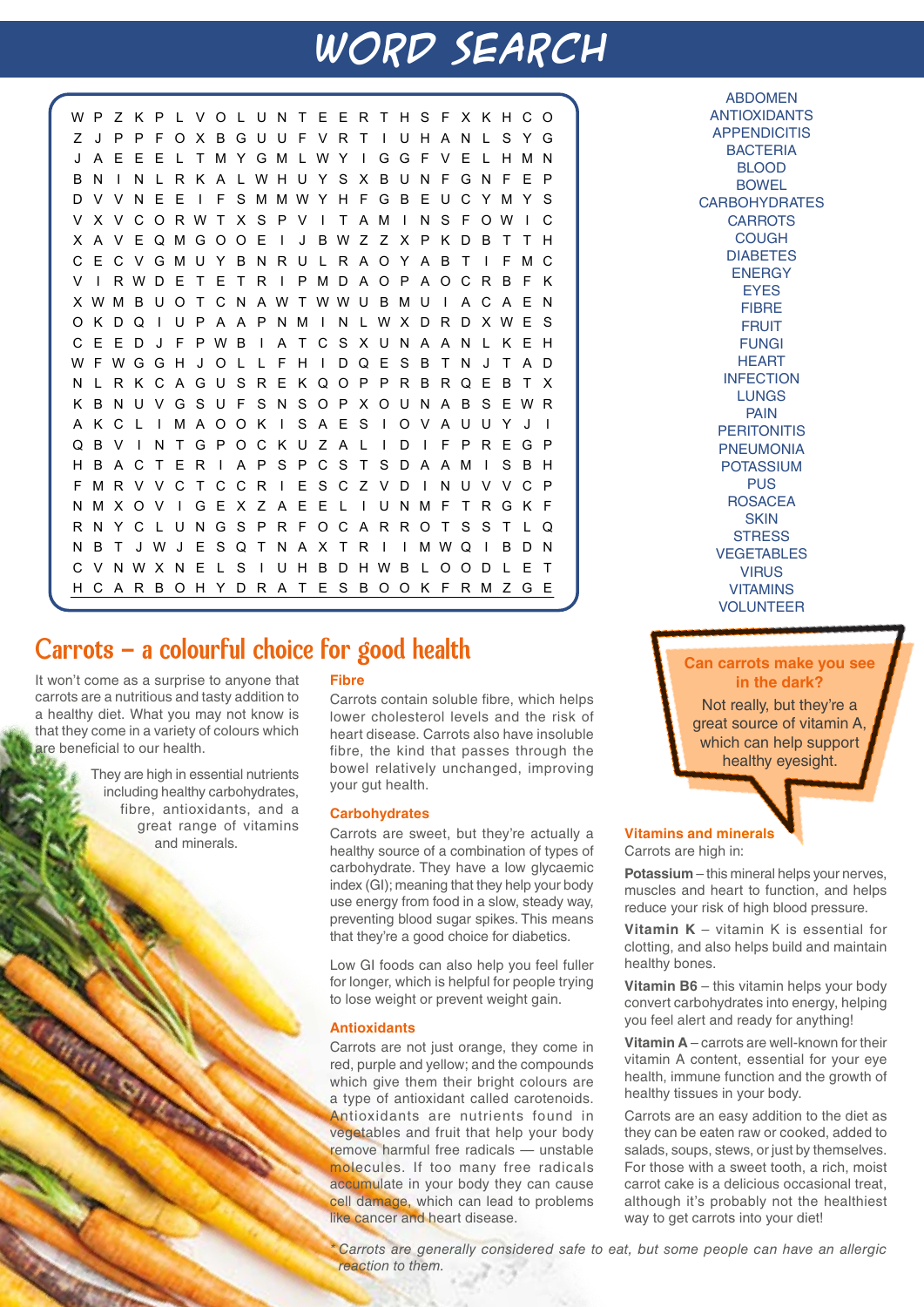### Carrot and Orange soup

*Enjoy this delicious winter soup packed with goodness.*

### **INGREDIENTS**

2 brown onions, chopped 4 cups chicken or vegetable stock Salt and pepper to taste

### **METHOD**

- 1. Peel 3 strips of orange rind and set aside. Juice orange and set aside.
- 2. Put a small amount of olive oil in a large saucepan and heat over medium heat.
- 3. Cook onion in pan until soft, add chopped carrot to pan and cook until soft.
- 4. Add stock to pan and bring to a boil.
- 5. Add the 3 strips of orange rind to pan and simmer on low heat for 20 minutes.
- 6. Remove orange rind and blend the contents of the pan in a blender or with a stick blender, until smooth.
- 7. Add orange juice to blended soup and mix well, place back in pan and heat to taste.
- 8. Add salt and pepper to taste.

### Helping others helps your own health

It's official, volunteering isn't just good for the cause, it's good for the volunteer!

Volunteering is basically helping other people without getting paid. This can include helping friends and family, or volunteering for a not-for-profit organisation. The links between volunteering and good health are undeniable, here's why.

Volunteering can be enjoyable, sociable, and meaningful – all of which contribute to good mental health. Just doing something that you feel is a good, kind, and helpful thing to do can help lessen stress, and symptoms of depression. Being social can also help combat loneliness – being lonely is known to affect mental health negatively. Not only that but it's a great way to meet people and make friends with similar interests.

It's also good for your physical health; studies have shown that people who regularly volunteer have consistently lower blood pressure than those who don't, even

when taking into account other physical factors. Getting out and about can also help you stay active. Child-care, working in an aged-care facility, or outdoor work can be a natural way to keep fit.

You may think that volunteering is just for people without work commitments. However if you're keen to help, even if you're already busy, you can start in small ways. Many charities and causes are happy to work around their volunteers' abilities wherever possible. It can be an activity you take part in with a friend or family member; spending time together in a positive way and strengthening relationships.

Doing something for someone you love, or for a cause that's important to you, won't feel like work. You may even learn new skills, make new friends, and improve your health and wellbeing at the same time!

Visit www.govolunteer.com.au to find organisations and opportunities near you.

together. H nconditional than

## A quick guide to appendicitis

Appendicitis is a condition that occurs when your appendix gets inflamed. Your appendix is a small tube-shaped pouch attached to your large intestine. Anyone can develop appendicitis, but it occurs most often between the ages of 10 and 30 years of age.

#### **What causes appendicitis?**

Appendicitis is usually caused by a little bit of food or poo getting stuck and causing a blockage in your appendix. This can create an infection, and result in your appendix becoming inflamed, swollen and filled with pus.

#### **What are the symptoms of appendicitis?**

Your appendix is located in the lower righthand side of your abdomen, so when it's inflamed it tends to cause pain in that area. However the pain often starts in the middle, around your belly button, and spreads to the area around your appendix.

Severe pain in the lower right-hand side of your abdomen should be taken seriously and assessed by a doctor as soon as possible. If anyone experiencing this kind of pain becomes generally unwell with fever, shivering, vomiting or diarrhoea, or extreme pain on movement, it should be treated as a medical emergency.

### **Is appendicitis serious?**

Without treatment, an inflamed appendix can get worse, and can even burst, allowing infection to spread into the lining of your abdomen (peritoneum). This is known as peritonitis and can happen quickly, causing severe pain to your whole abdomen. Peritonitis is life-threatening and needs prompt medical treatment.

### **How is appendicitis treated?**

There are other conditions that can cause lower-right abdominal pain, and some of them may need different types of treatment so it's important to be assessed properly. As it's not always clear whether the cause of pain in this area is from appendicitis, your doctor may request blood and imaging tests to look for other causes.

The most common treatment for appendicitis is surgery to remove the appendix. Research is ongoing into the exact purpose of your appendix; however your body can still function properly without one. If your appendix has burst, emergency surgery may be necessary. Surgery for removal of the appendix may be done as keyhole surgery, leaving only very small scars which usually heal quickly.

Other treatment options may be available – your doctor can provide the correct information, advice and treatment for your specific condition.



1kg carrots, peeled and chopped

1 orange